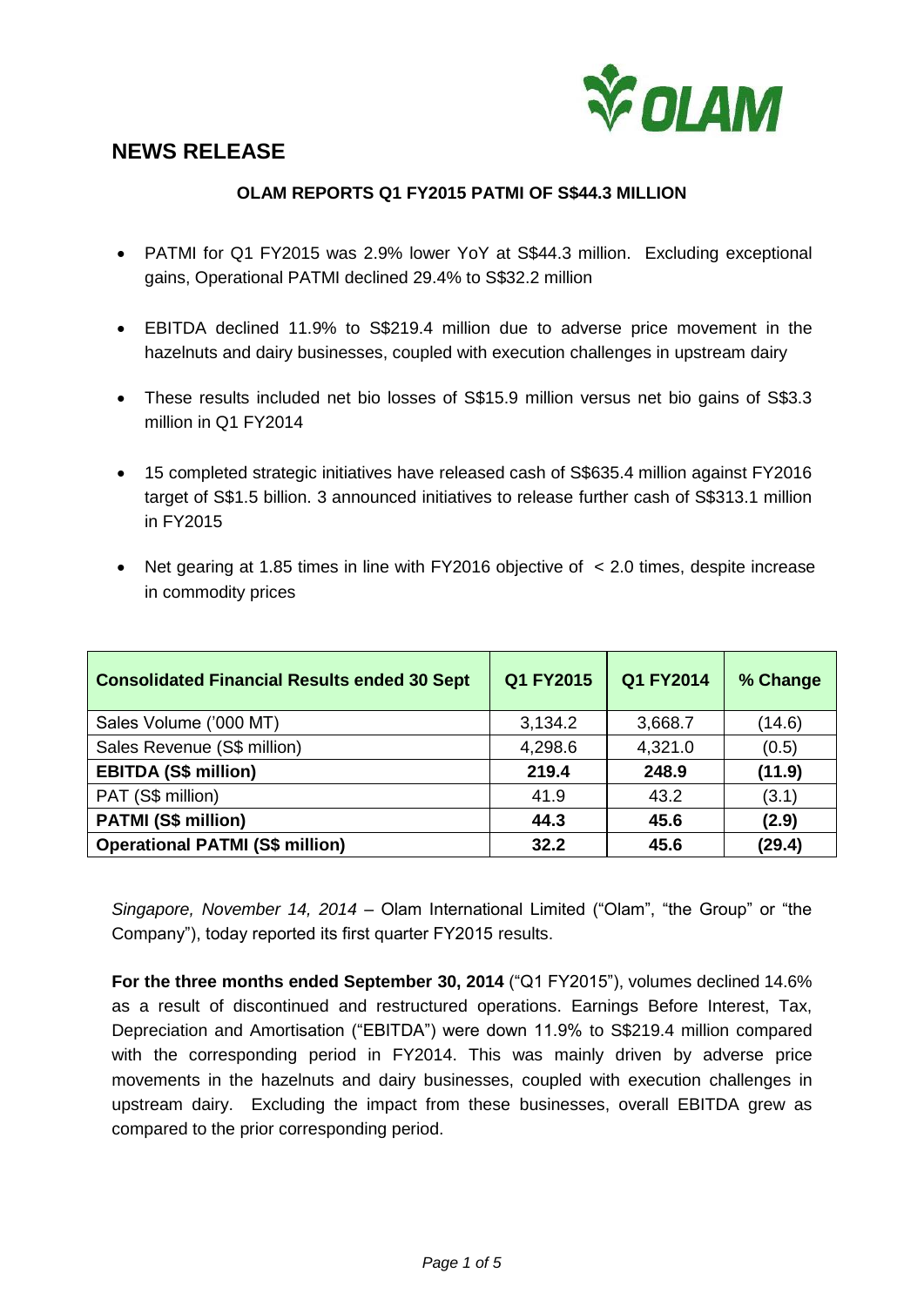

Profit After Tax and Minority Interest (PATMI) for Q1 FY2015 was down 2.9% to S\$44.3 million. Excluding a net exceptional gain of S\$12.1 million, Operational PATMI declined by 29.4% to S\$32.2 million. These results included an overall reduction in fair value of biological assets of S\$19.2 million from a net gain of S\$3.3 million in Q1 FY2014 to a net loss of S\$15.9 million in Q1 FY2015.

Olam reported negative Free Cash Flow to Firm ("FCFF") of S\$54.6 million compared to a positive S\$46.0 million in Q1 FY2014, driven largely by a S\$72.6 million increase in working capital, resulting from higher commodity prices in the Confectionery & Beverage Ingredients and Edible Nuts, Spices & Vegetable Ingredients segments.

Despite the increase in working capital, gearing of 1.85 times as at the end of Q1 FY2015 was in line with the FY2016 objective of below 2.0 times.

**Olam's Group Managing Director and CEO, Sunny Verghese** said: "With 15 of our announced 18 initiatives completed, we remain focused on executing our strategic plan. We continue to invest selectively in platforms prioritised for growth and we are confident that our investments, many of which are still in gestation, will be significant contributors going forward."

### **Strategic Plan Update**

Since the strategic plan was launched in April 2013, Olam has announced 18 initiatives. Of these, 14 were completed in FY2013 and FY2014. In Q1 FY2015, Olam sold its dairy processing unit in Côte d'Ivoire to Royal FrieslandCampina, which resulted in a net exceptional gain of S\$12.1 million and a cash release of S\$31.5 million.

These 15 completed initiatives have released cash of S\$635.4 million, generated a P&L gain of S\$106.1 million and added S\$16.5 million directly to capital reserves. Three more initiatives are expected to close within this financial year, and are likely to release further cash of approximately S\$313.1 million, generate a P&L gain of approximately S\$22.4 million and add approximately S\$118.8 million directly to capital reserves. *(A summary of the initiatives and details about the strategic plan can be found in the Management Discussion and Analysis statement.)*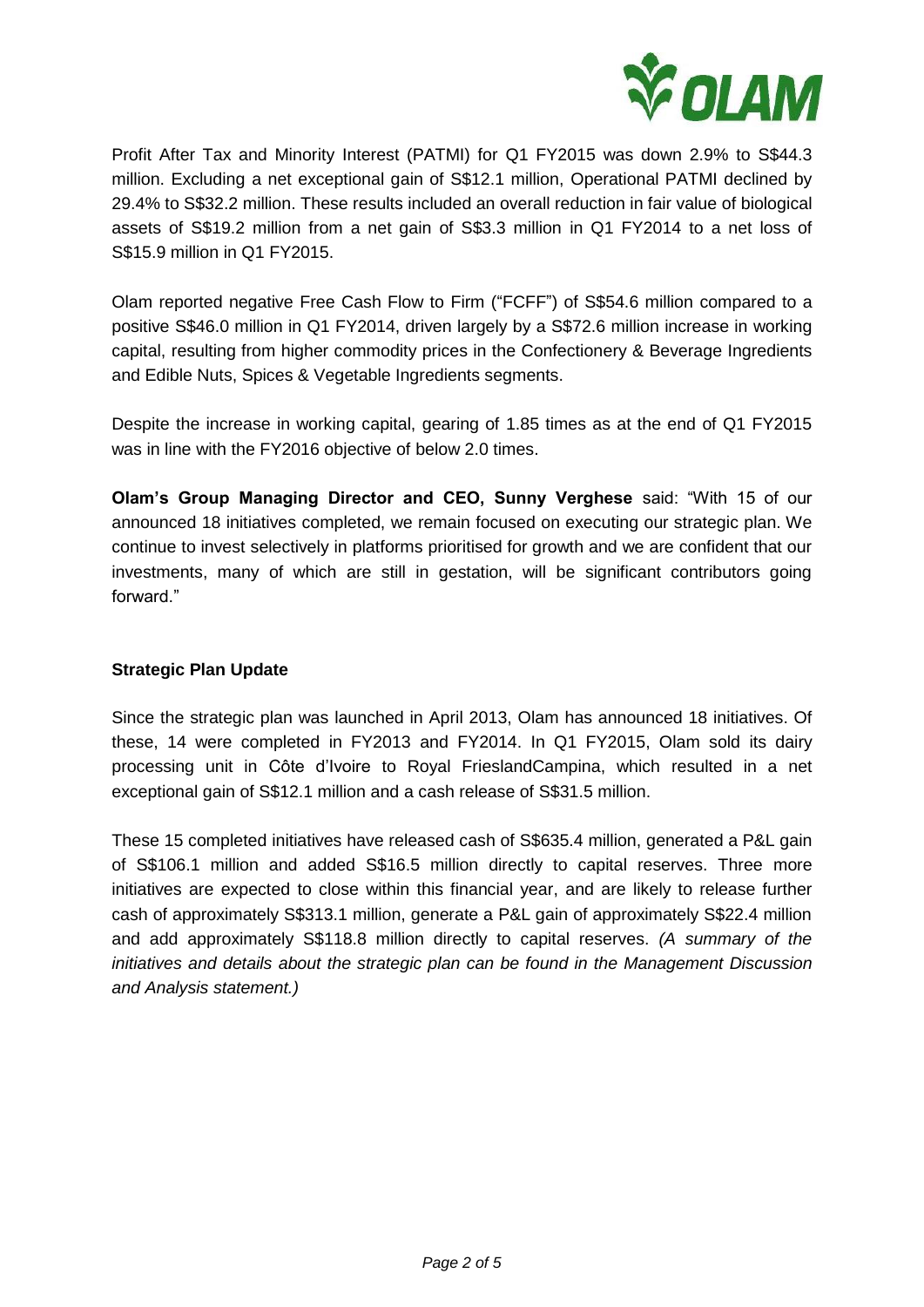

#### **Segmental Review**

**Olam's Executive Director of Finance and Business Development, A. Shekhar** said: "The seasonality of our business makes the first quarter traditionally a modest contributor for the year. Lower volumes reflected our deliberate actions to discontinue and restructure lower margin operations. While the hazelnuts and dairy businesses underperformed for the quarter, the growth trajectory in operational performance and EBITDA across the rest of the portfolio was maintained.

"In addition to the focus on improving operating performance, we have taken steps to optimise the tenor and reduce the overall cost of debt."

|                                                | <b>Sales Volume</b>             |                                 | <b>Revenue</b>                  |                                 | <b>EBITDA</b>                   |                                 |
|------------------------------------------------|---------------------------------|---------------------------------|---------------------------------|---------------------------------|---------------------------------|---------------------------------|
| <b>Segment</b>                                 | Q <sub>1</sub><br><b>FY2015</b> | Q <sub>1</sub><br><b>FY2014</b> | Q <sub>1</sub><br><b>FY2015</b> | Q <sub>1</sub><br><b>FY2014</b> | Q <sub>1</sub><br><b>FY2015</b> | Q <sub>1</sub><br><b>FY2014</b> |
| Edible Nuts, Spices &<br>Vegetable Ingredients | 454.5                           | 456.3                           | 837.0                           | 760.5                           | 77.8                            | 99.4                            |
| Confectionery &<br>Beverage Ingredients        | 306.6                           | 314.9                           | 1,216.1                         | 921.5                           | 53.8                            | 53.4                            |
| Food Staples &<br>Packaged Foods               | 1,972.1                         | 2,527.0                         | 1,402.2                         | 1,710.7                         | 68.9                            | 87.6                            |
| <b>Food Category</b>                           | 2,733.2                         | 3,298.2                         | 3,455.3                         | 3,392.7                         | 200.5                           | 240.4                           |
| <b>Industrial Raw</b><br>Materials (IRM)       | 401.0                           | 370.5                           | 843.3                           | 927.9                           | 15.4                            | 16.8                            |
| <b>Commodity Financial</b><br>Services (CFS)   | N.A.                            | N.A                             | 0.0                             | 0.4                             | 3.4                             | (8.3)                           |
| <b>Non-Food Category</b>                       | 401.0                           | 370.5                           | 843.3                           | 928.3                           | 18.8                            | 8.5                             |
| <b>Total</b>                                   | 3,134.2                         | 3,668.7                         | 4,298.6                         | 4,321.0                         | 219.4                           | 248.9                           |

#### Q1 FY2015

*Volume in '000 metric tonnes; Revenue & EBITDA in S\$ million*

The **Edible Nuts, Spices & Vegetable Ingredients** segment posted a 10.1% growth in revenues despite flat volumes compared to a year ago. EBITDA however declined 21.7%. While the almonds, peanuts and US vegetable businesses continued to perform well and the cashew and tomato businesses recorded improved performance, the segment's overall performance was impacted by the hazelnut business in Turkey and to a smaller extent the spices business in Vietnam.

A crop shortage in Turkey due to weather-induced conditions had caused a sharp increase in procurement prices for hazelnuts, affecting the cost structure and margins during the period, which is likely to continue into Q2 FY2015. However, trading conditions have now improved with selling prices adjusting to the revised cost structure and margins are expected to normalise from Q3 FY2015 onwards.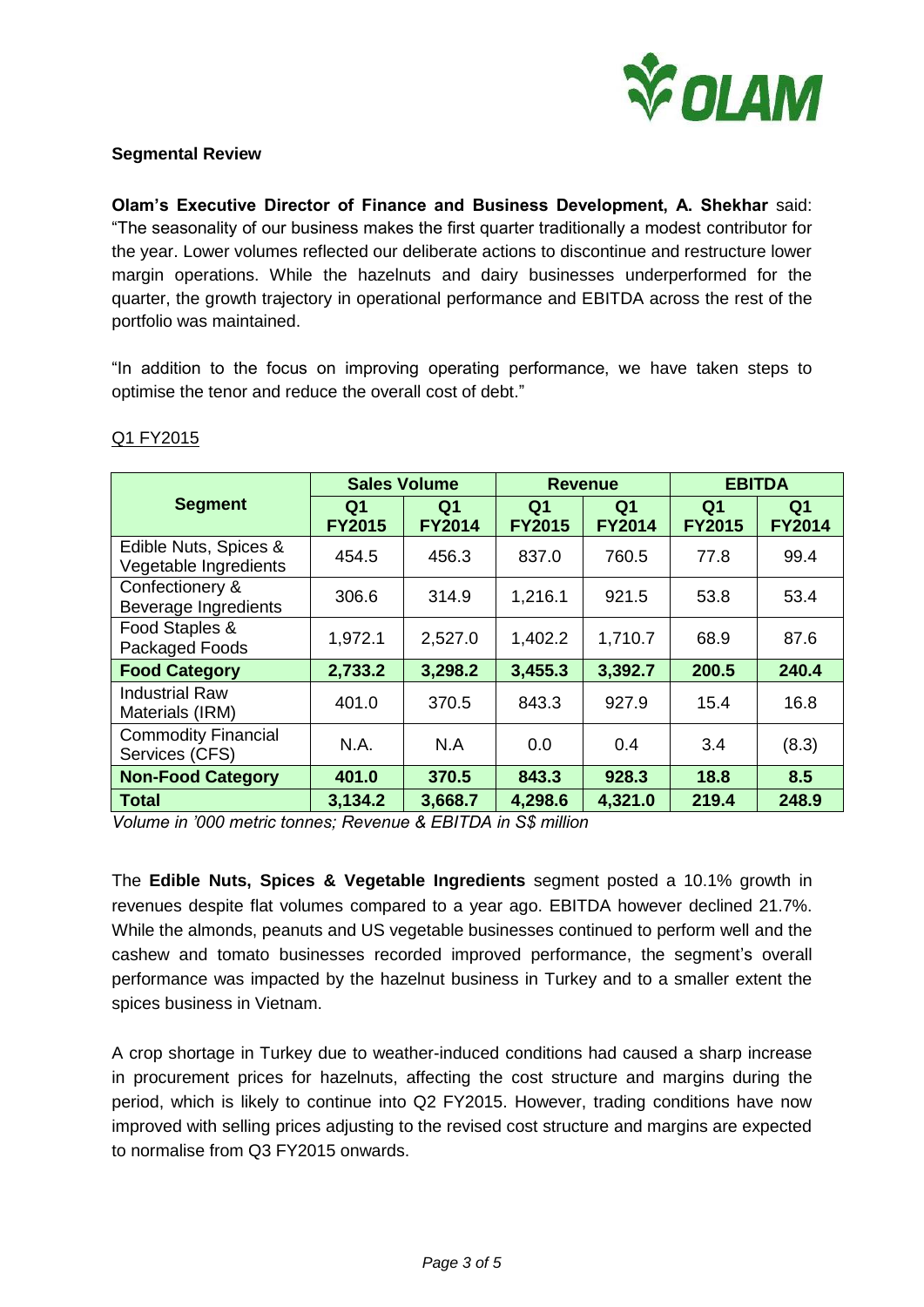

The **Confectionery & Beverage Ingredients** segment recorded a 2.6% drop in volumes while revenues increased 32.0% due to higher commodity prices in the first quarter of FY2015 compared with a year ago. Despite lower volumes, increased contribution from midstream processing assets helped to maintain EBITDA during the quarter.

**Food Staples & Packaged Foods** volumes and revenues declined by 22.0% and 18.0% respectively YoY primarily due to the sale of the 80.0% stake in the Australian grains business and the closure of the grains desk in South Africa. The wheat milling, packaged foods, sugar and rice businesses performed well, but overall EBITDA for the segment declined by 21.3% due to the impact of discontinued operations in grains and the underperformance of the Uruguay dairy farming operations. The segment's performance was also impacted by lower contribution from its investment in SIFCA due to lower palm prices, and by the volatility of the Ghanaian cedi.

The **Industrial Raw Materials** segment recorded a YoY growth of 8.2% in sales volumes, driven by cotton, fertiliser and rubber. Revenues fell 9.1% on account of lower prices and a change in business mix. EBITDA declined by 8.3% as higher contribution from cotton and wood products was offset by weaker results from rubber and fertiliser.

EBITDA from the **Commodity Financial Services** swung from a loss of S\$8.3 million a year ago to a positive S\$3.4 million in Q1 FY2015 as both the market-making and risk management solutions divisions as well as the fund management business performed better post their restructuring in FY2014.

#### **Outlook and Prospects**

The long-term trends in the agri-commodity sector remain attractive, and Olam is wellpositioned to benefit from this as a core global supply chain business with selective integration into higher value upstream and mid/downstream segments. Olam believes its diversified portfolio with leadership positions in many segments provides a resilient platform to navigate uncertainties in global markets.

. . . . .

## *Notes to the Editor:*

*This release should be read and understood only in conjunction with the full text of Olam International Limited's Q1 FY2015 Financial Statements and Management Discussion and Analysis lodged on SGXNET on November 14, 2014.*